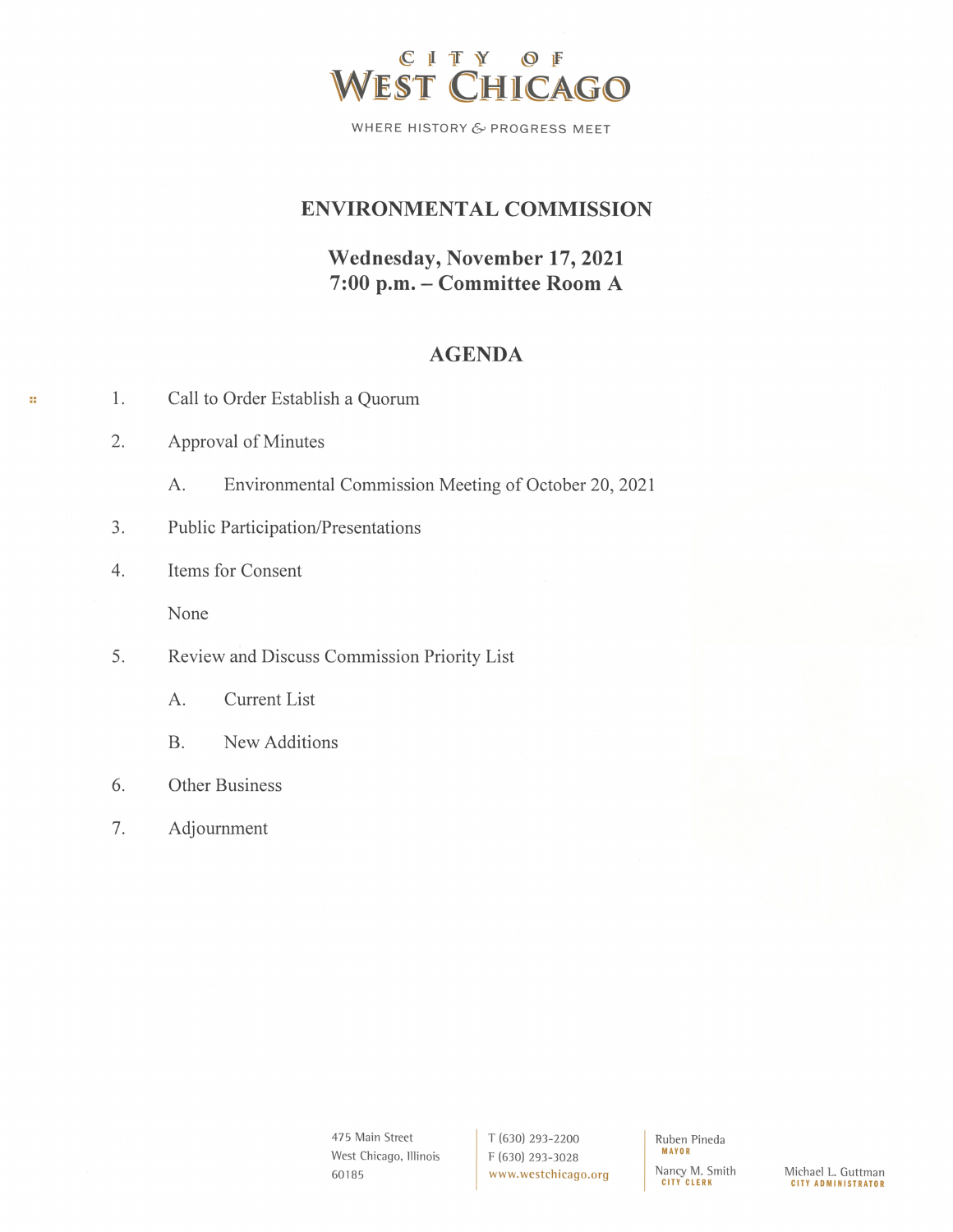Draft

#### MINUTES

## ENVIRONMENTAL COMMISSION

### October 20, 2021, 7:00 P.M.

#### **1. Call to Order, Roll Call, and Establishment of a Quorum.**

Chairman Beebe called the meeting to order at 7:05 P.M. Roll call found Commissioners Dan Beebe, Bethany Brown, and Kris Zimmermann present, Commissioners Bob Blaus, and Joe Cavataio were absent.

Also present was West Chicago resident Liuan Huska; staff present included Assistant Director of Public Works, Tim Wilcox.

## **2. Approval of Minutes.**

**A. Environmental Commission Minutes of September 15, 2021. Commissioner Zimmermann made a motion, seconded by Commissioner Brown to approve the meeting minutes of September 15, 2021.** 

**Voting Yea: Commissioner Beebe, Brown, and Zimmermann. Voting Nay: zero.**

#### **3. Public Participation/Presentations.**

None

**4. Items For Consent**

None

**5. Review and discuss Commission Priority List.**

#### **A. Review current priority list**

Adopt a Highway

Commissioners Beebe, Brown, and Cavataio met on Saturday October 16 and completed cleanup of the Environmental Commission's North Avenue section of right-of-way; power walking, they completed cleanup by 10:30 a.m. Better pickup sticks, and a bag opener device was discussed for improving cleanup efforts.

Commissioner Beebe mentioned the possibility of organizing youth groups to do a whole town cleanup similar to the leaf-raking program. Numerous groups are out there (churches, high school clubs, etc.), just a question of how to get them together/recruit and commit for such an event.